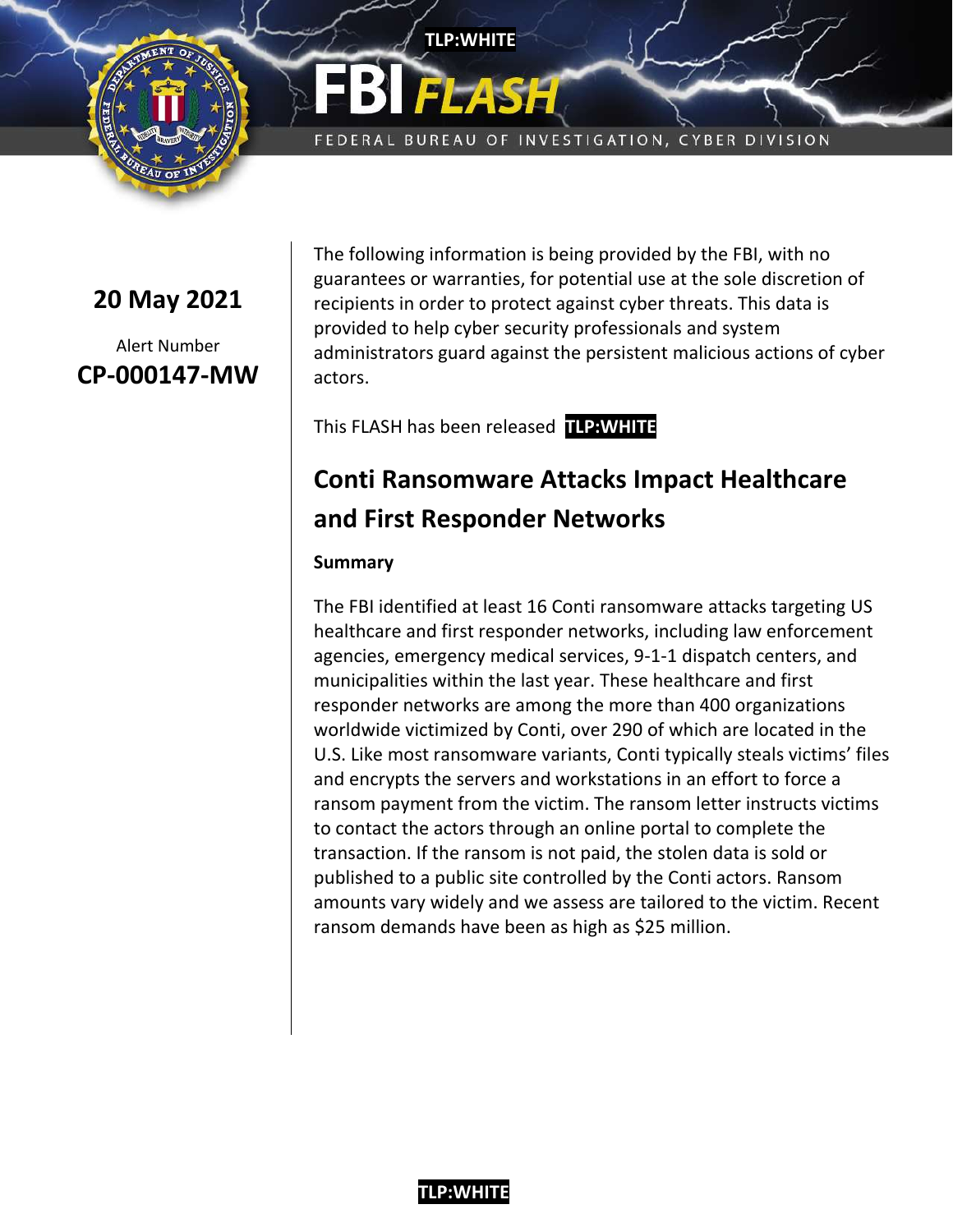

FEDERAL BUREAU OF INVESTIGATION, CYBER DIVISION

Cyber attacks targeting networks used by emergency services personnel can delay access to realtime digital information, increasing safety risks to first responders and could endanger the public who rely on calls for service to not be delayed. Loss of access to law enforcement networks may impede investigative capabilities and create prosecution challenges. Targeting healthcare networks can delay access to vital information, potentially affecting care and treatment of patients including cancellation of procedures, rerouting to unaffected facilities, and compromise of Protected Health Information.

**TLP:WHITE**

#### **Technical Details**

 $\overline{\phantom{a}}$ 

Conti actors gain unauthorized access to victim networks through weaponized malicious email links, attachments, or stolen Remote Desktop Protocol (RDP) credentials. Conti weaponizes Word documents with embedded Powershell scripts, initially staging Cobalt Strike via the Word documents and then dropping Emotet onto the network, giving the actor access to deploy ransomware. Actors are observed inside the victim network between four days and three weeks on average before deploying Conti ransomware, primarily using dynamic-link libraries (DLLs) for delivery. The actors first use tools already available on the network, and then add tools as needed, such as Windows Sysinternals<sup>1</sup> and Mimikatz to escalate privileges and move laterally through the network before exfiltrating and encrypting data<sup>2</sup>. In some cases where additional resources are needed, the actors also use Trickbot<sup>3</sup>. Once Conti actors deploy the ransomware, they may stay in the network and beacon out using Anchor DNS.

If the victim does not respond to the ransom demands two to eight days after the ransomware deployment, Conti actors often call the victim using single-use Voice Over Internet Protocol (VOIP) numbers. The actors may also communicate with the victim using ProtonMail, and in some instances victims have negotiated a reduced ransom.

 $1$  (U) Windows Sysinternals offers technical resources and utilities to manage, diagnose, troubleshoot, and monitor a Microsoft Windows environment.

 $2$  (U) Mimikatz is an open-source application that allows users to view and save authentication credentials.

 $3$  (U) TrickBot is an advanced Trojan that malicious actors spread primarily by spearphishing campaigns using tailored emails that contain malicious attachments or links, which if enabled execute malware. The attackers can use TrickBot to also drop other malware, including Conti ransomware.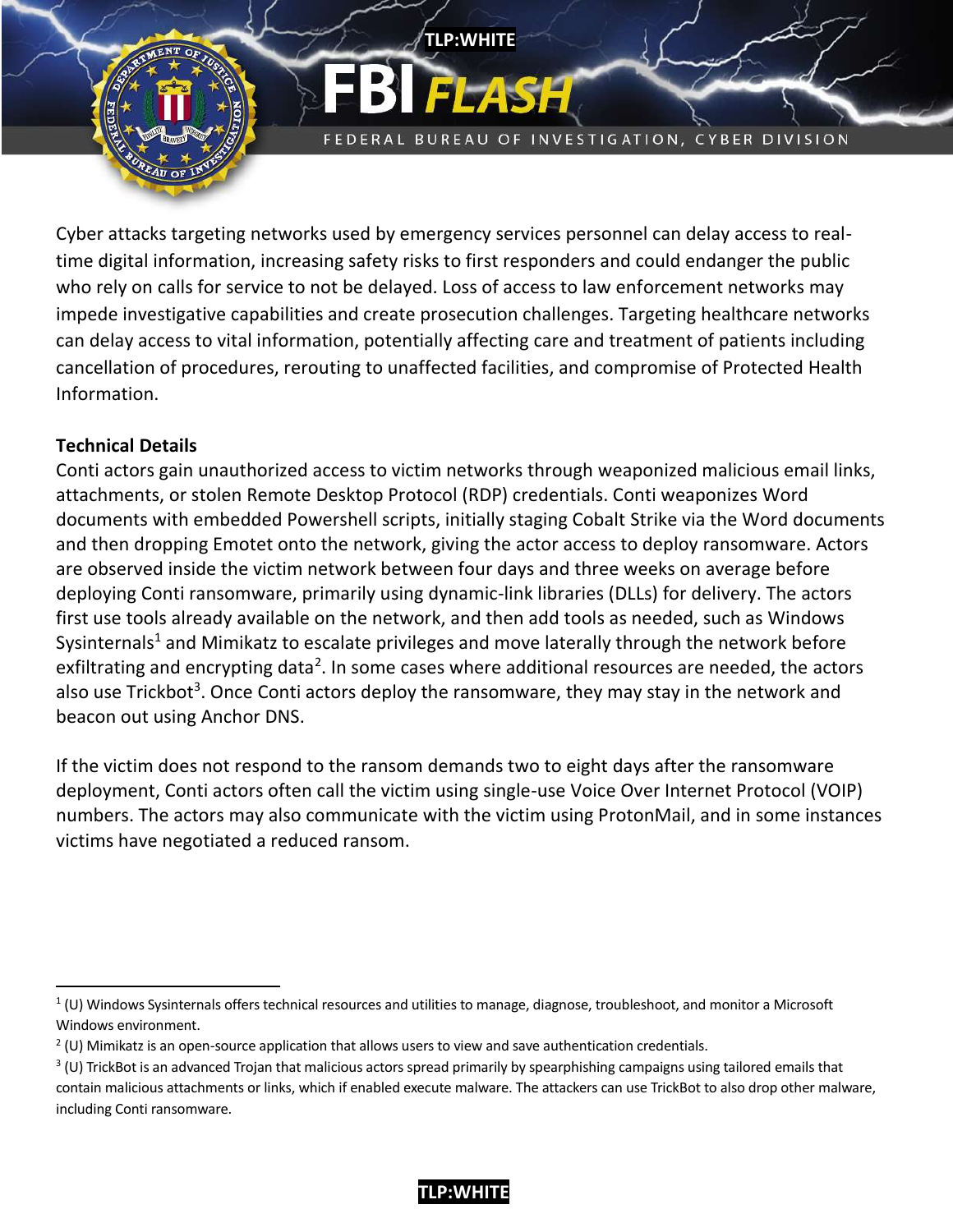

FEDERAL BUREAU OF INVESTIGATION, CYBER DIVISION

#### **Indicators**

Conti actors use remote access tools, which most often beacon to domestic and international virtual private server (VPS) infrastructure over ports 80, 443, 8080, and 8443. Additionally, actors may use port 53 for persistence. Large HTTPS transfers go to cloud-based data storage providers MegaNZ and pCloud servers. Other indicators of Conti activity include the appearance of new accounts and tools—particularly Sysinternals—which were not installed by the organization, as well as disabled endpoint detection and constant HTTP and domain name system (DNS) beacons, and disabled endpoint detection.

**TLP:WHITE**

#### **Information Requested**

The FBI is seeking any information that can be shared, to include boundary logs showing communication to and from foreign IP addresses, Bitcoin wallet information, the decryptor file, and/or a benign sample of an encrypted file.

The FBI does not encourage paying ransoms. Payment does not guarantee files will be recovered. It may also embolden adversaries to target additional organizations, encourage other criminal actors to engage in the distribution of ransomware, and/or fund illicit activities. However, the FBI understands that when victims are faced with an inability to function, all options are evaluated to protect shareholders, employees and customers. Regardless of whether you or your organization have decided to pay the ransom, the FBI urges you to promptly report ransomware incidents to your local field office or the FBI's 24/7 Cyber Watch (CyWatch). Doing so provides the FBI with critical information needed to prevent future attacks by identifying and tracking ransomware attackers and holding them accountable under U.S. law.

#### **Recommended Mitigations**

- Regularly back up data, air gap, and password protect backup copies offline. Ensure copies of critical data are not accessible for modification or deletion from the system where the data resides.
- Implement network segmentation.
- Implement a recovery plan to maintain and retain multiple copies of sensitive or proprietary data and servers in a physically separate, segmented, secure location (i.e., hard drive, storage device, the cloud).
- Install updates/patch operating systems, software, and firmware as soon as they are released.
- Use multifactor authentication where possible.

## **TLP:WHITE /**